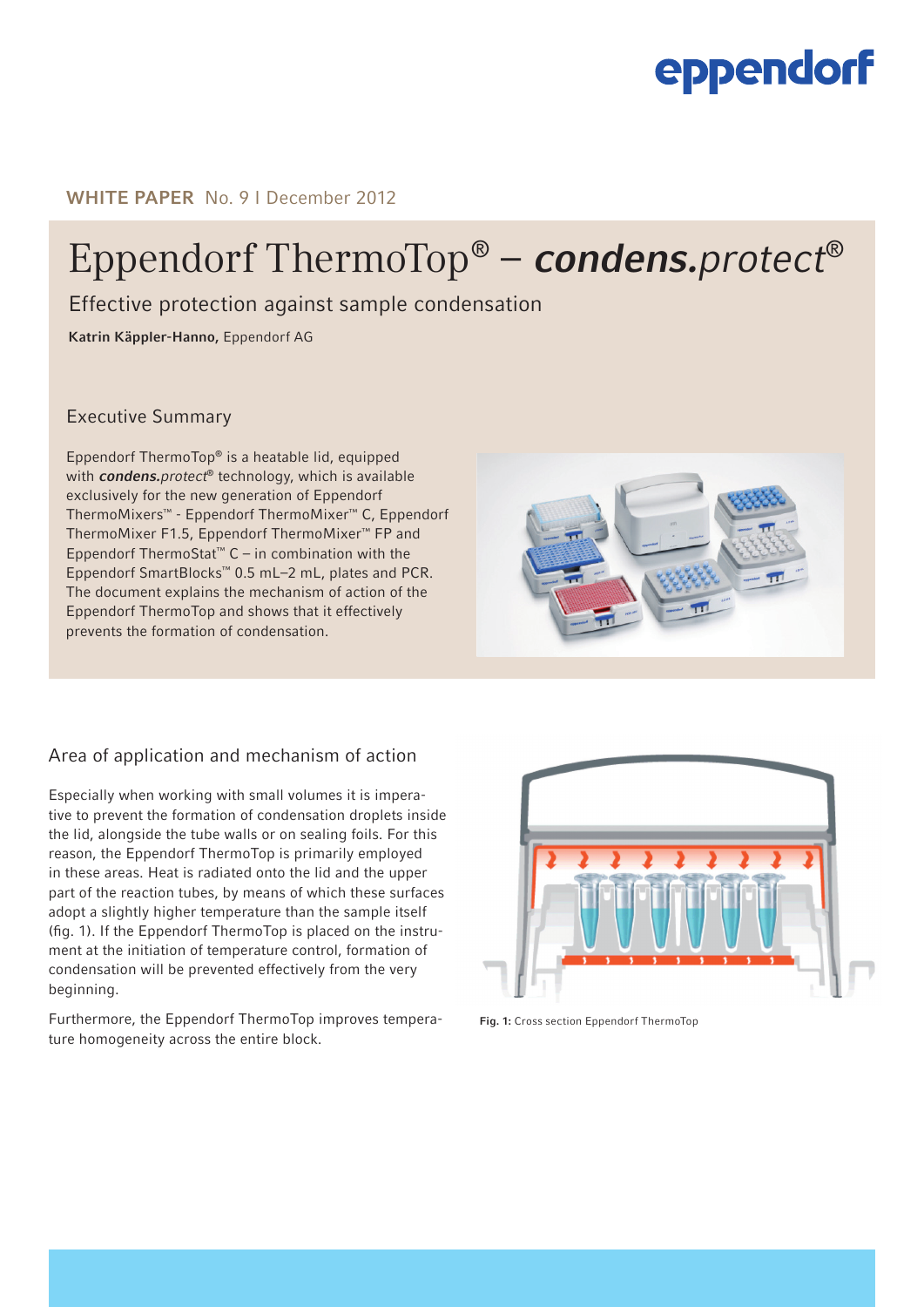# eppendorf

Without the use of a heated lid, solvent molecules will evaporate to the gaseous phase during the heating process of a liquid sample and subsequently condensate against the cooler surfaces of lid and container wall. Hence, the volume of the sample is reduced while its concentration increases (fig. 2 A). Sensitive reactions may be influenced by this change in reaction conditions. In the case of very small sample volumes, the condensation process can leave such a small residual sample volume inside the reaction tube that the sample is no longer mixable. Under such conditions the biochemical reaction will be neither optimal nor reproducible.

When using the Eppendorf ThermoTop, the surfaces of the tube lids and upper tube walls are warmed in such a way as to prevent the formation of condensation effectively. Thus, sample concentration remains stable, reaction conditions are strictly adhered to, and reproducibility of experiments is improved (fig. 2 B).

#### Simplification and reduction of workflow

The use of the Eppendorf ThermoTop renders redundant any additional centrifugation steps to "pull down" condensation droplets.

#### Easiest handling

The Eppendorf ThermoTop does not require an additional cable connection; it is recognized and activated simply by placing it on the instrument. Further adjustments are not required. The heated lid is initiated completely automatically.



Fig. 2: Heating of a liquid sample A) without the use of a heated lid B) with the use of the Eppendorf ThermoTop

#### Optimal sample protection

Sample temperature is not adversely influenced by the Eppendorf ThermoTop, as the temperature of the heated lid is continually adapted to the temperature selected on the instrument. The automatic Eppendorf SmartBlock recognition also considers different vessel sizes, and the temperature of the lid is adapted to the height of Deepwell plates, PCR plates or microtiter plates in a fully automated fashion.